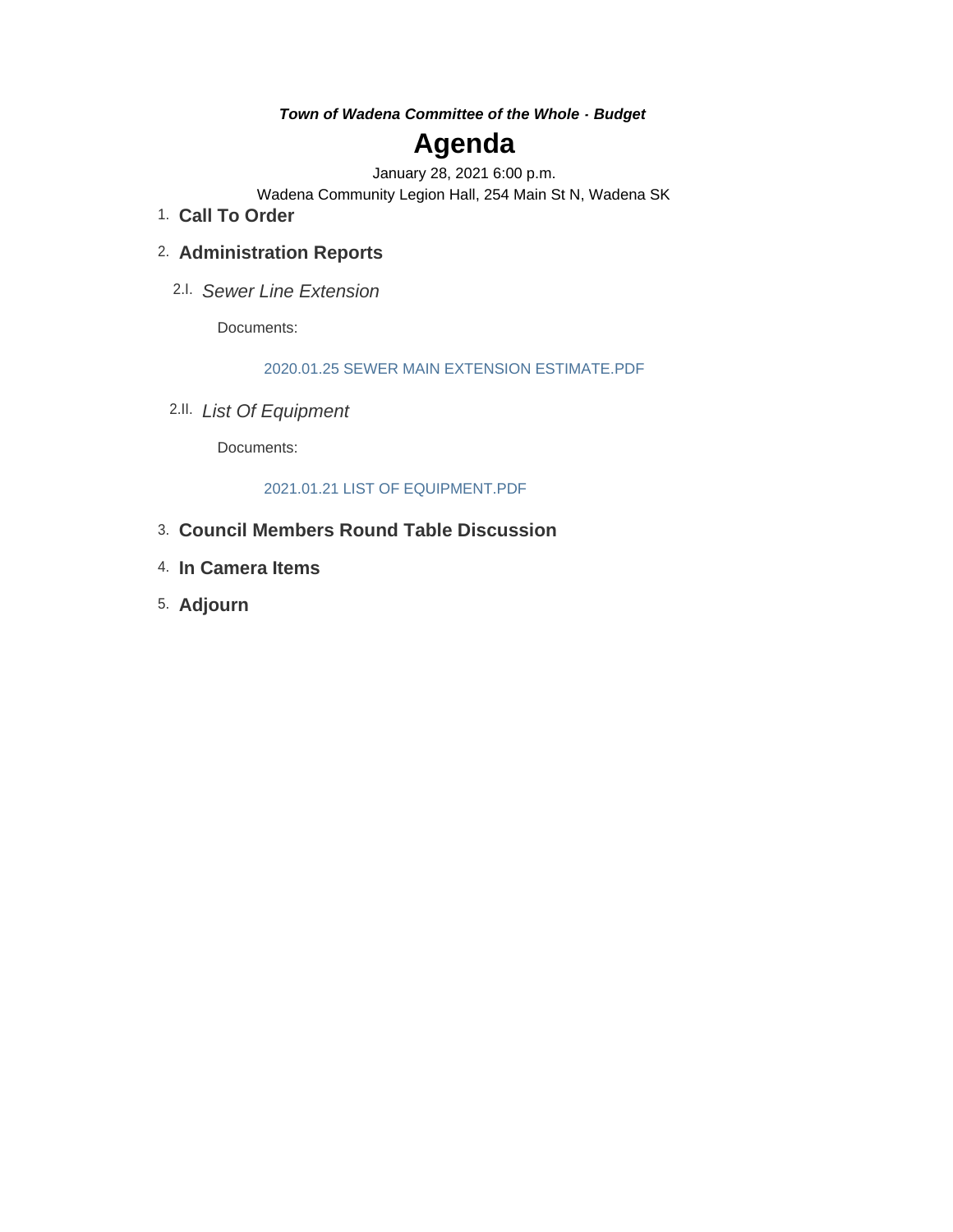

| RF:          | <b>Wheatbelt Sewer Line Request</b>                                                              |
|--------------|--------------------------------------------------------------------------------------------------|
| DATE:        | January 21, 2021                                                                                 |
| <b>FROM:</b> | Jennifer Taylor, Chief Administrative Officer<br>Alyshia Neuman, Manager of Works and Operations |
| TO:          | Committee of the Whole                                                                           |

### **ISSUE:**

Wheatbelt has verbally requested that the Town consider providing them with sewer service.

### **BACKGROUND:**

On January 4, Bill Sowa and Jim Sowa attended the committee of the whole meeting to inform the committee of their intention to expand their business and request that the Town provide sewer service to their property and a tax concession. The committee requested that Administration provide an estimate of the cost of extending the sewer line.

### **ALTERNATIVES:**

- 1. Committee of the Whole can recommend to Council that the request to install sewer to the property at the Town's cost be denied.
- 2. Committee of the Whole can recommend to Council that the request to install sewer to the property at the Town's cost be approved and budget accordingly in the Town's 2021 capital budget.

### **FINANCIAL IMPLICATIONS:**

There are significant financial implications to the Town in accommodating this request.

### **ANALYSIS:**

The estimated cost to run a low pressure force main approximately 1,200m from Perry Drive to the Wheatbelt property is \$200 - \$300,000. A rough estimate and map showing the distance from Perry Drive is attached. In addition, Administration has contacted 49 North Engineering Corp and Associated Engineering for ballpark estimates. Although Wheatbelt offered to cover the cost of trenching on their side, that only covers a portion of the cost. The Town would also need to register an easement as there is no Town right-of-way to get the service there. The land on the backside of Perry Drive lots is designated as municipal reserve and in the name of Her Majesty the Queen. There are SaskPower and SaskTel easements registered on the parcel, but their locations need to be confirmed by contacting each utility provider. The Town may need to avoid where other utilities are located; however, sharing the same easement may be possible with directional drilling.

The typical best practice for extending municipal water and sewer connections is that the property owner bares the full cost. The idea is that development should pay for development, not that ratepayers subsidize the cost of development. In this case, the sewer line would solely benefit one business and the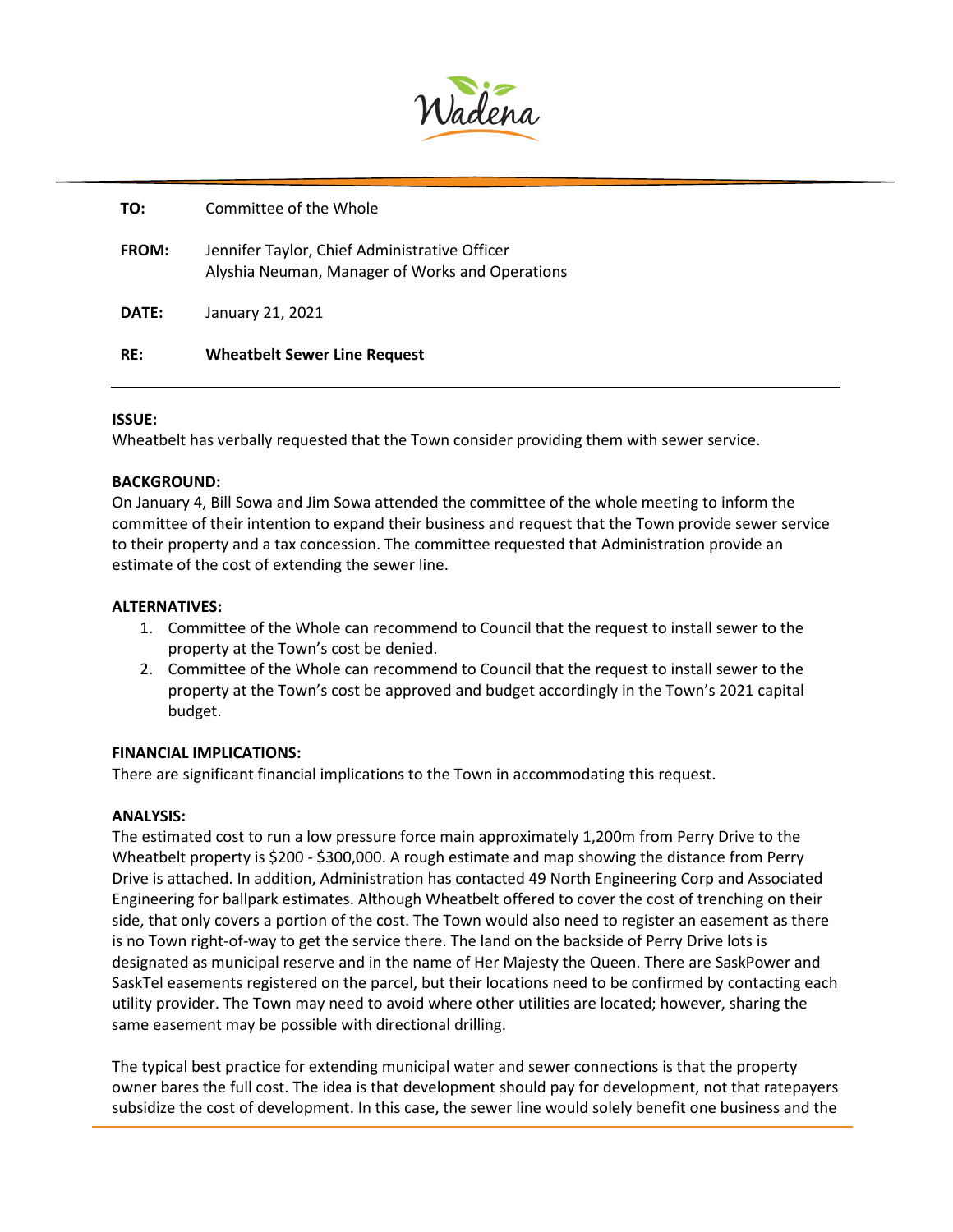

probability of additional connections is extremely low because the easement and land to provide the service would be outside of the Town's boundary. The Town needs a plan for financing the replacement of existing sewer mains within the Town's boundary and adding an additional 1,200m will increase the long-term maintenance costs of the Town.

### **ADMINISTRATIVE RECOMMENDATION(S):**

THAT the request from Wheatbelt to install sewer service to their property at Block G Plan 80H09004 at the Town's cost be denied.

### **ATTACHMENT:**

Sewer Service Rough Estimate Distance Estimate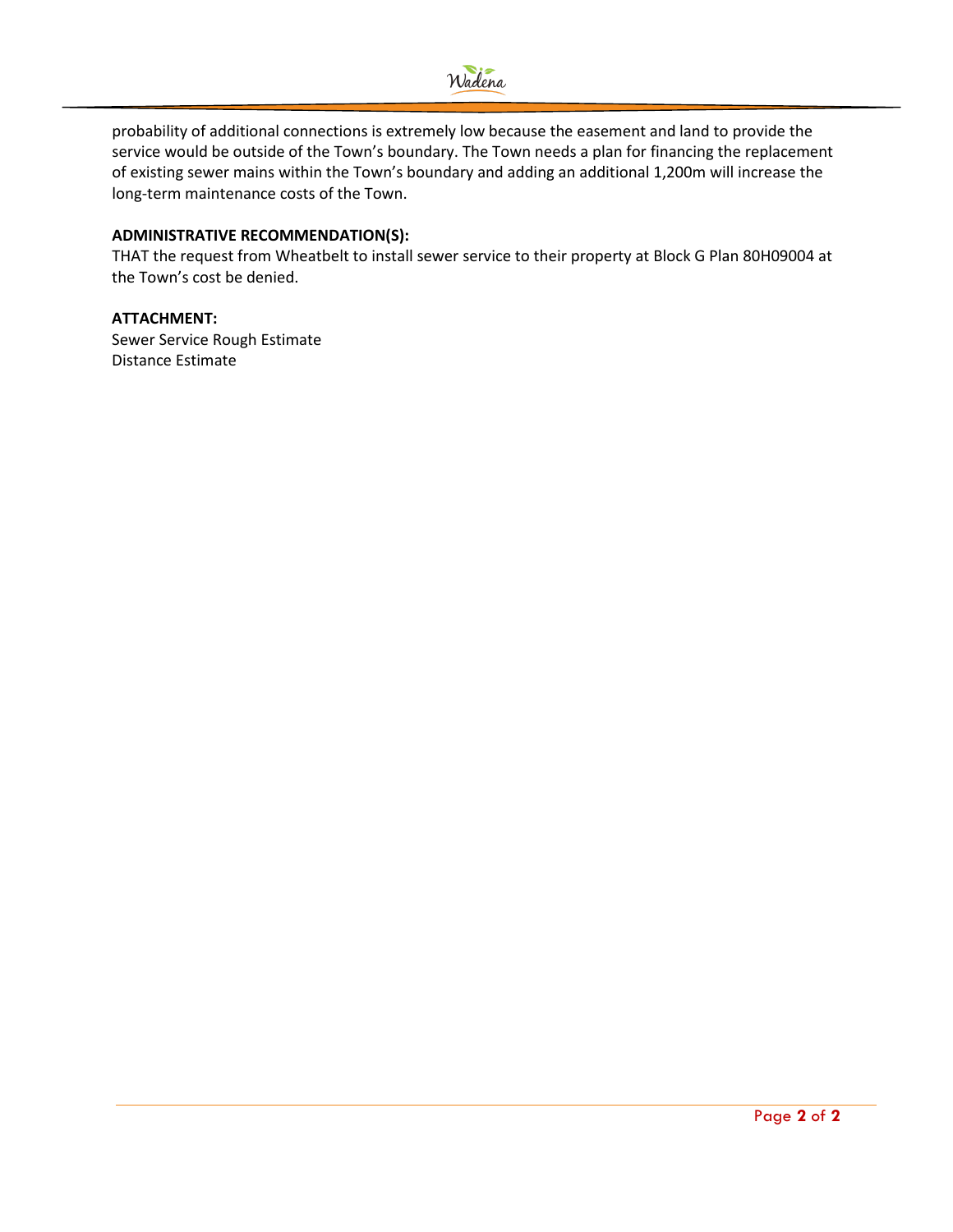## Wheat Belt Rough Estimate

### Town of Wadena

Description: To further Town sewer main 1,200-1,400m to Block G Plan 80H09004 for hookup and supply.

### **Engineered Components:**

| -<br>Services<br>-noineerino<br>-- |  |
|------------------------------------|--|
| <b>Lata</b><br>∙ula.               |  |

### **Service Connections:**

| Connection supplies | 50 000      |
|---------------------|-------------|
| Main line trenching | 125-150 000 |
| Total               | 175-200 000 |

### **Variance:**

| F <sub>0</sub><br><b>T220</b> | 000    |
|-------------------------------|--------|
| Total                         | 30 000 |

| <b>Total estimated cost</b> | 230-255 000 |
|-----------------------------|-------------|
|                             |             |

Disclaimer: These totals are **estimated** using data already on file and a ball park estimation from contractors. The totals do not reflect TRUE numbers but can give a rough idea of costs involved in this project. Engineering would be needed to determine grade of pipe and if Lift station would be needed and would provide a more accurate cost estimation.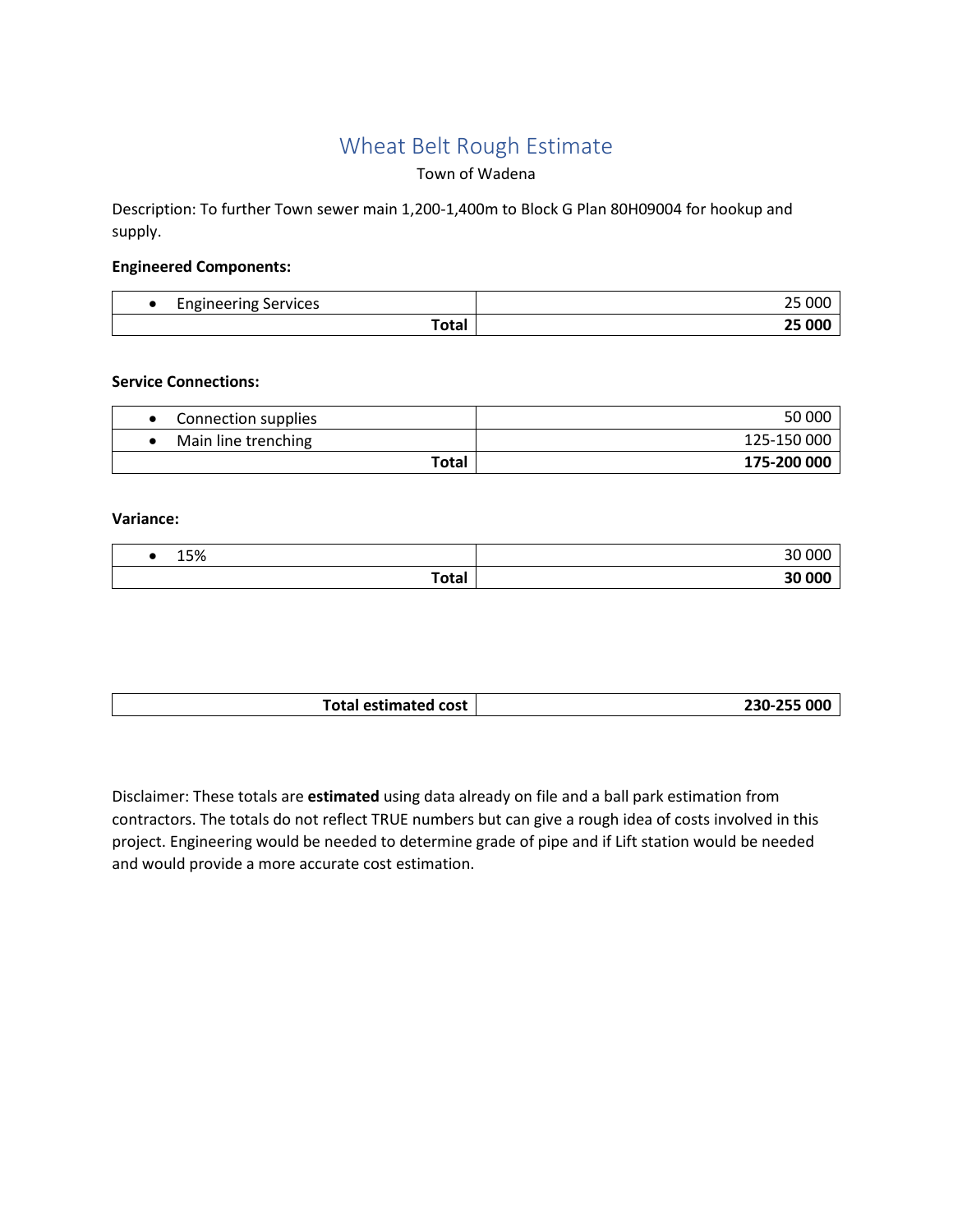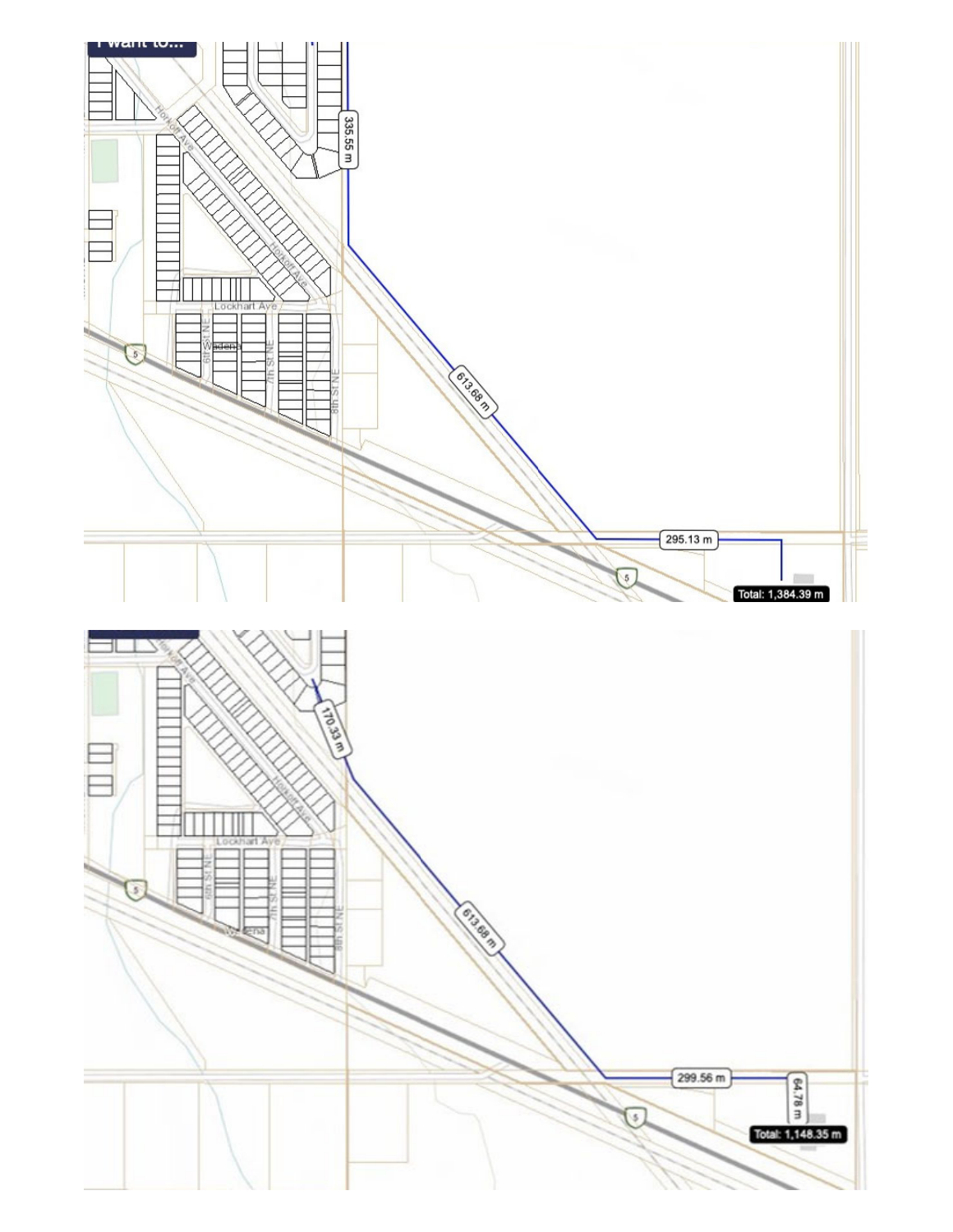

| TO:   | Committee of the Whole                                                                           |
|-------|--------------------------------------------------------------------------------------------------|
| FROM: | Jennifer Taylor, Chief Administrative Officer<br>Alyshia Neuman, Manager of Works and Operations |
| DATE: | January 21, 2021                                                                                 |
| RE:   | <b>List of Equipment</b>                                                                         |

### **ISSUE:**

Administration has prepared a list of equipment (attached).

### **BACKGROUND:**

At the Jan 14 budget meeting, the committee requested that Administration provide a list of all transportation heavy equipment and parks equipment and the cost of repairs for 2020. In addition, Administration was asked to bring the maintenance books to the next budget meeting.

### **ADMINISTRATIVE RECOMMENDATION(S):**

Administration requests that the committee provide further direction with respect to budgeting based on to the information provided.

### **ATTACHMENT:**

2021 List of Equipment